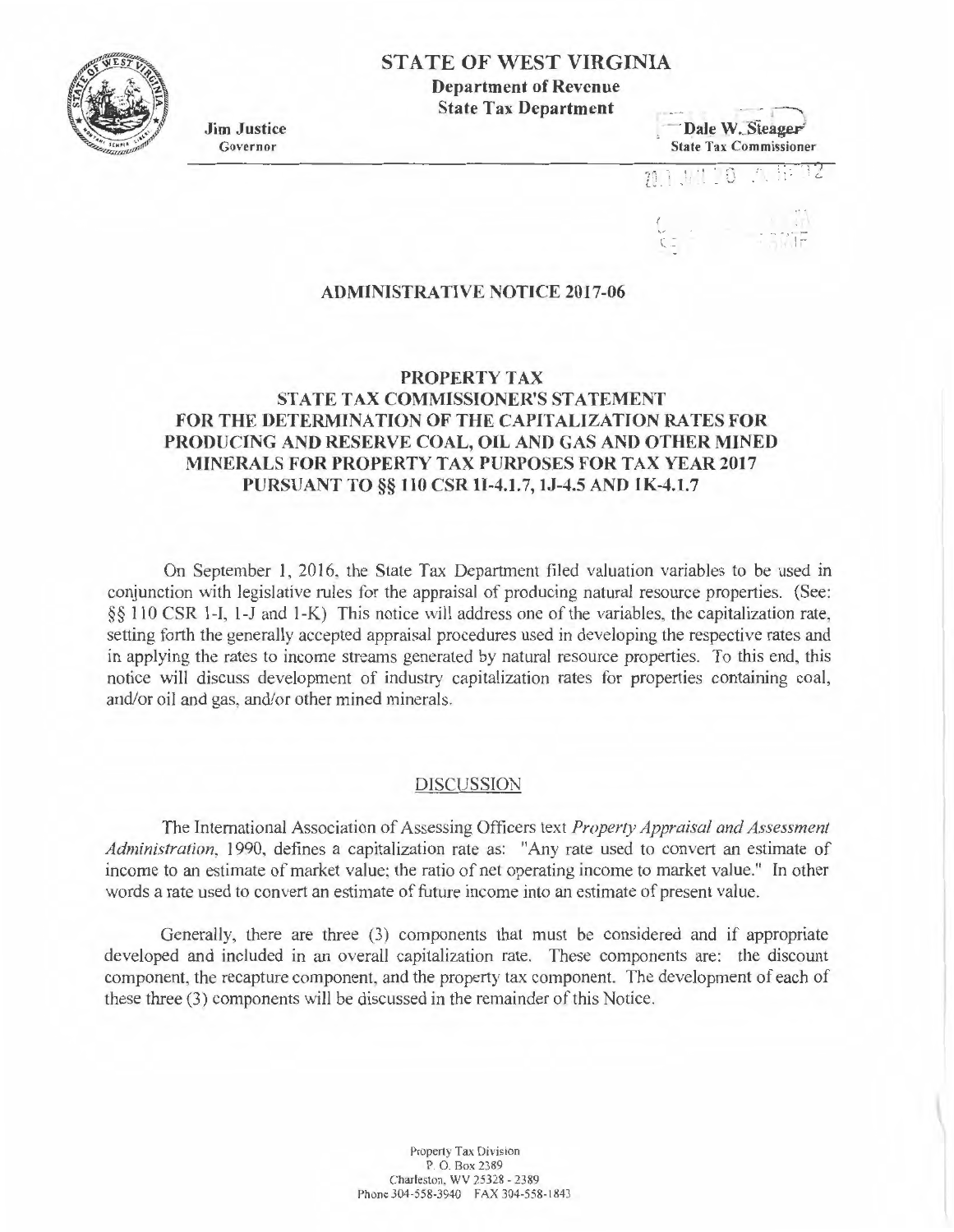### DISCOUNT COMPONENT

Of the three (3) generally accepted methods of estimating a discount component, the bandsof-investment method and the summation method have received primary consideration. Consideration was given to use of the comparison method; however, the Tax Department is of the opinion that the bands-of-investment and summation methods are the more appropriate methods to employ for properties containing coal, and/or oil and gas, and/or other mined minerals as there are a limited number of sales of these types of properties and these methods lend themselves more readily to the conversion of the equity rate portion of the discount component to a pre-tax rate.

The first step in the process is to construct a capital structure. The capital structure of an industry depicts typically the sources of capital financing (i.e.: what portion of the *total* capital financing is raised through debt and through equity financing). The Tax Department developed an average industry capital structure based on mining and oil and gas industries as grouped in the Value Line Investment Survey. The capital structure was segregated into percentages of capital financing generated through debt and through equity financing in order to develop a profile for typical leveraging characteristics by type industry. (Equity financing represents capital acquired through sale of stock and earnings retention and debt financing represents capital acquired through issuance of instruments of debt.)

Once the capital structure had been established a return on investment is developed for each financing band. The Tax Department analyzed the financial information of companies grouped by industry in the Value Line Investment Survey in order to develop a return by type industry for common stocks. This "after-tax" return was then adjusted to a "pre-tax" return where applicable and used in developing the equity portion of the discount component.

The debt return for the debt finance band was established, by adding two percent (2%) to the Prime Rate Charged by Banks as published in the Economic Indicators Prepared by the Council of Economic Advisors for the Joint Economic Committee. Once a safe rate and a risk rate are developed from the previously mentioned analysis, a management rate (for management of investment portfolios), a non-liquidity rate (time required to sell the investment), and an inflation rate (rate used to adjust the discount component to a real rate net of inflationary expectations) are estimated.

# RECAPTURE COMPONENT

The discount component previously discussed provides an investor with a rate of return-oninvestment (interest). The second capitalization rate component, recapture, provides the investor with a return-of-investment principal (i.e.: provides an estimate of return necessary for the investor to recover the principal invested). Once a capitalization rate has been developed for coal, oil and gas, and other mined mineral properties, the income series is discounted to present worth through selection of a multiplier(s) extracted from a standard mid-year life Inwood table. The 1nwood table has a factor for recapture built into the table coefficients thus removing the need to separately accommodate for recapture in the capitalization rate.